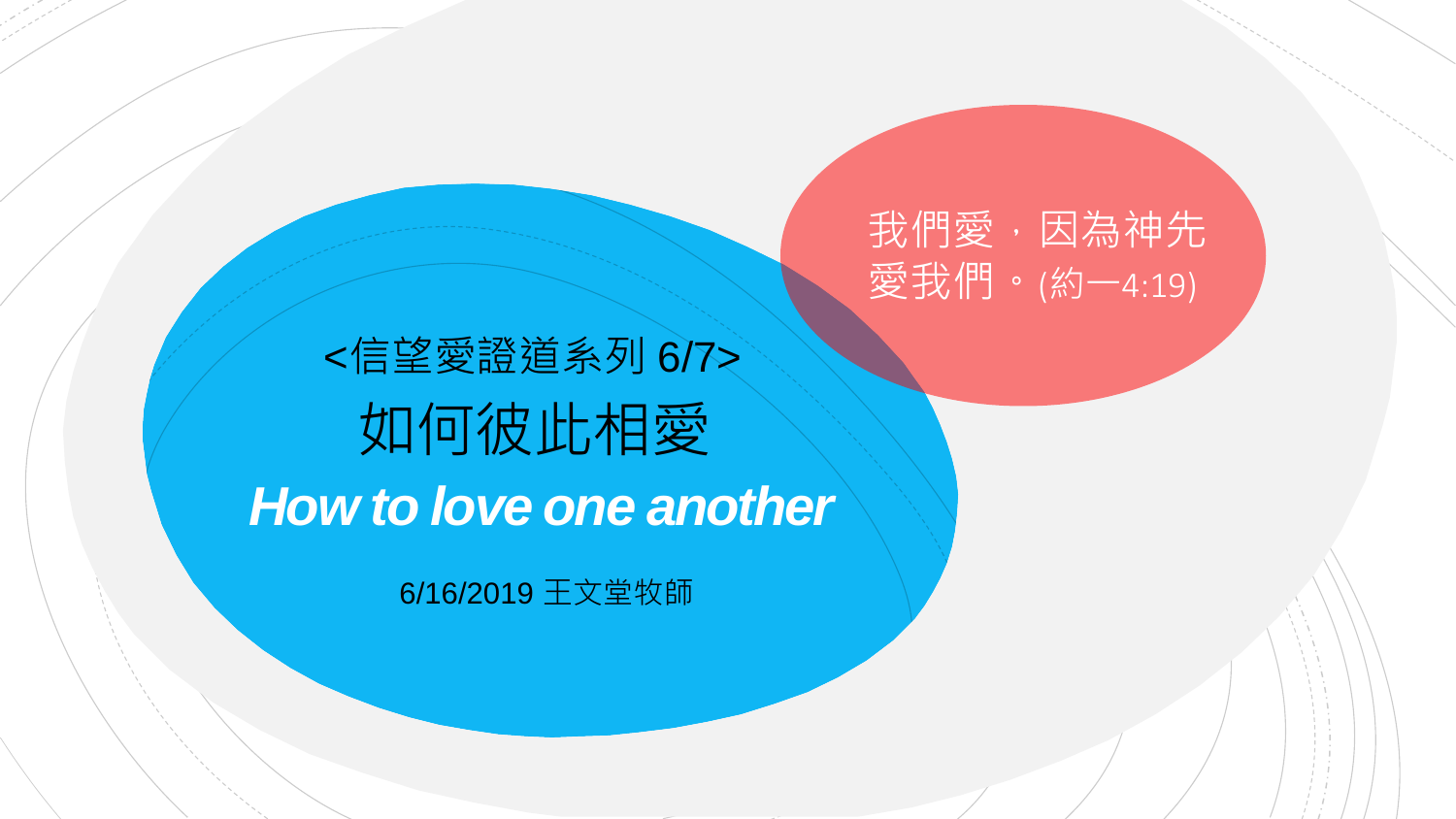# 神的命令

信與愛

### *A command to believe and to love*

■神的命令就是叫我們信他兒子耶穌基督的名, 且照他所賜給我們的命令彼此相愛。遵守神命 令的,就住在神裡面;神也住在他裡面。 (約一 3:23-24a)

And this is His command: to believe in the name of His Son, Jesus Christ, and to love one another as he commanded us. The one who keeps God's commands lives in Him, and He in them. (1 John 3:23-24a)

中文:和合本譯本 英文:New International Version 譯本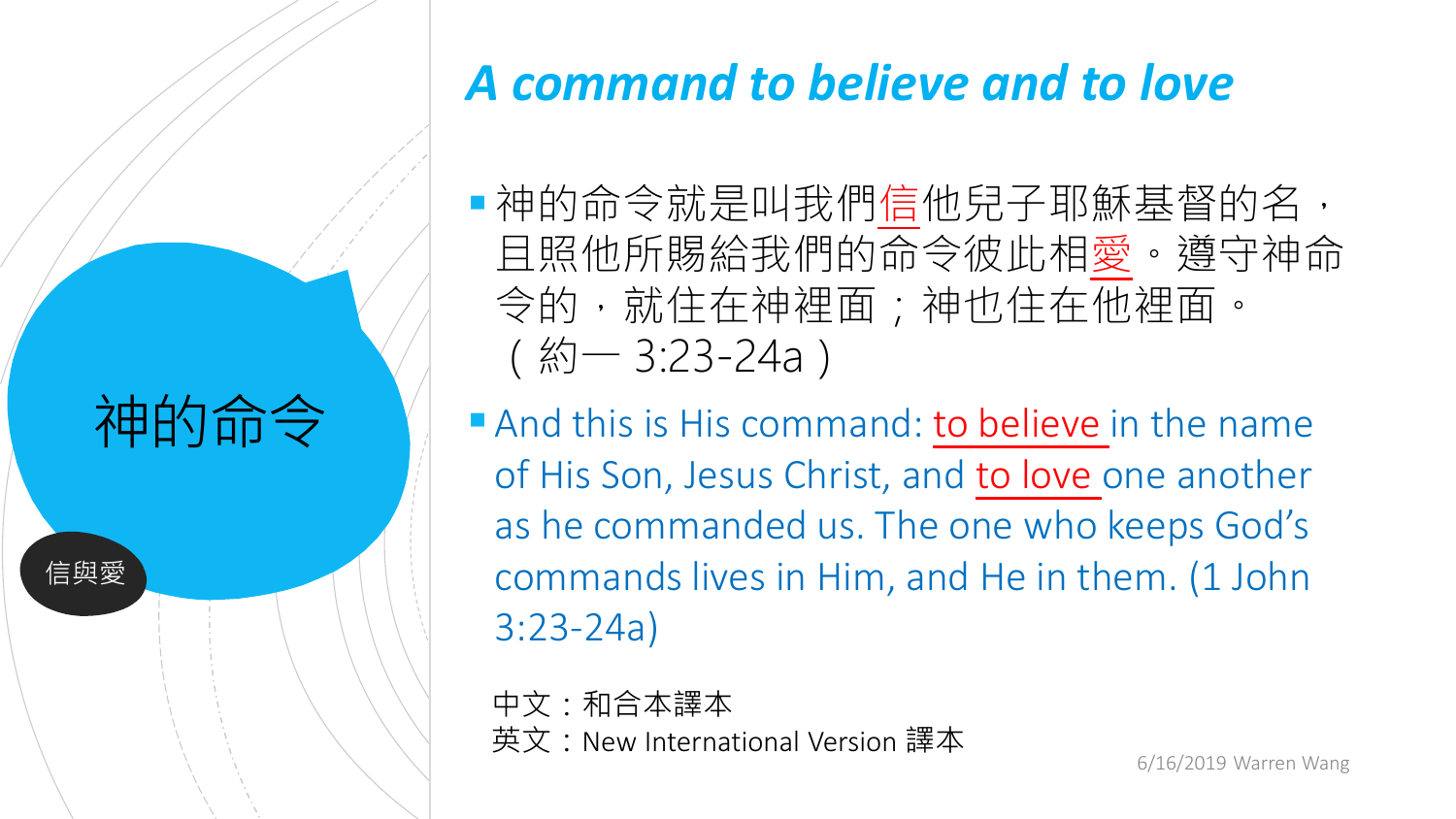彼此相愛的 意義

*agape*

#### *What is "Love one another"?*

- 彼此相愛不是一般人所說的 "有愛心",而是像 耶穌愛我們那樣彼此相愛。
- ■耶穌:我賜給你們一條新命令,乃是叫你們彼此相愛; 我怎樣愛你們,你們也要怎樣相愛。(約13:34)
- 約翰:主為我們捨命,我們從此就知道何為愛;我們 也當為弟兄捨命。(約一3:16)
- ■保羅:惟有基督在我們還作罪人的時候為我們死,神 的愛就在此向我們顯明了。(羅5:8)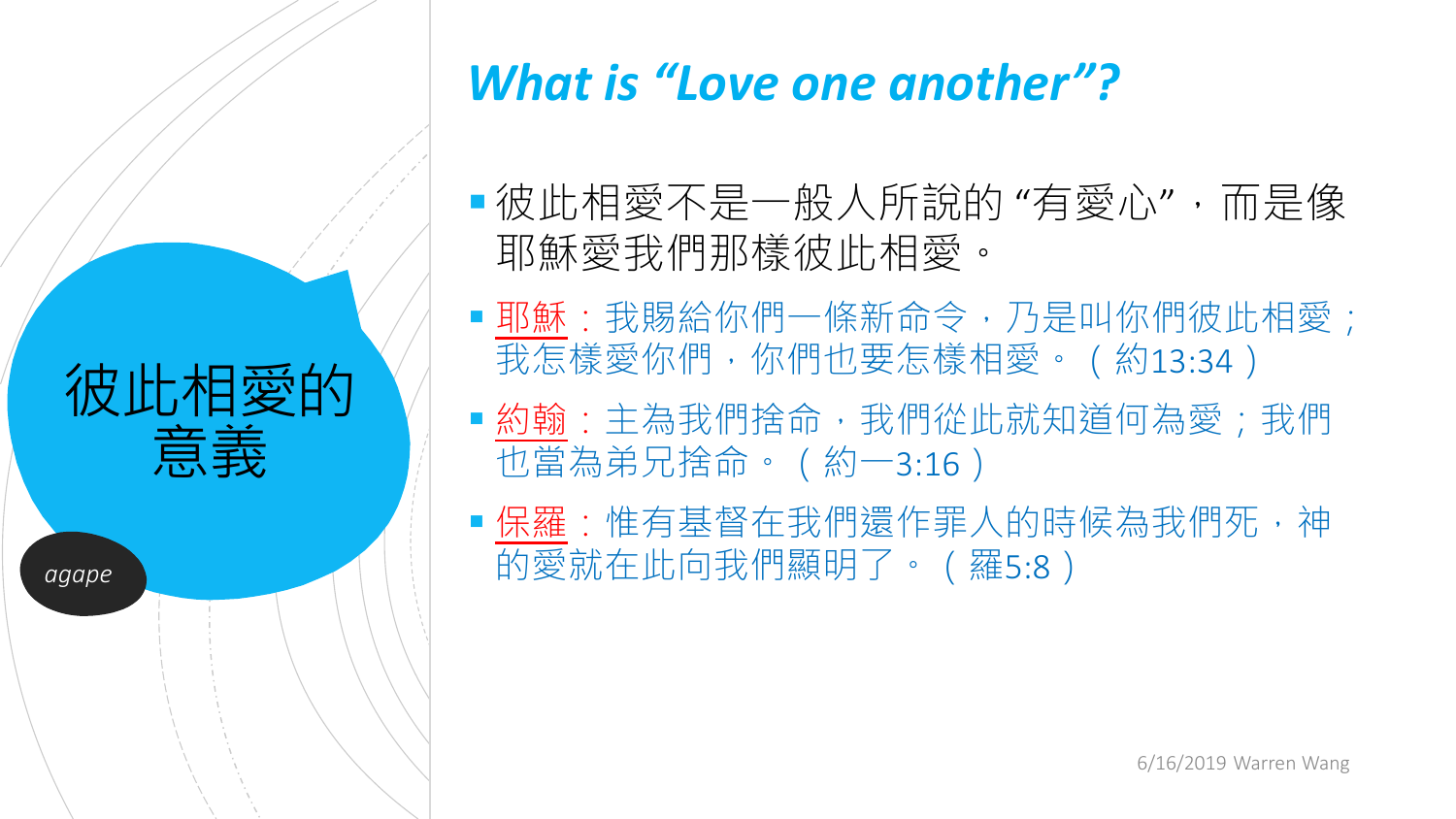

# *Love is selfless*

- 主為我們捨命,我們從此就知道何為愛;我們 也當為弟兄捨命。 (約一 3:16)
- **This is how we know what love is: Jesus Christ laid** down his life for us. And we ought to lay down our lives for our brothers and sisters. (1 John 3:16)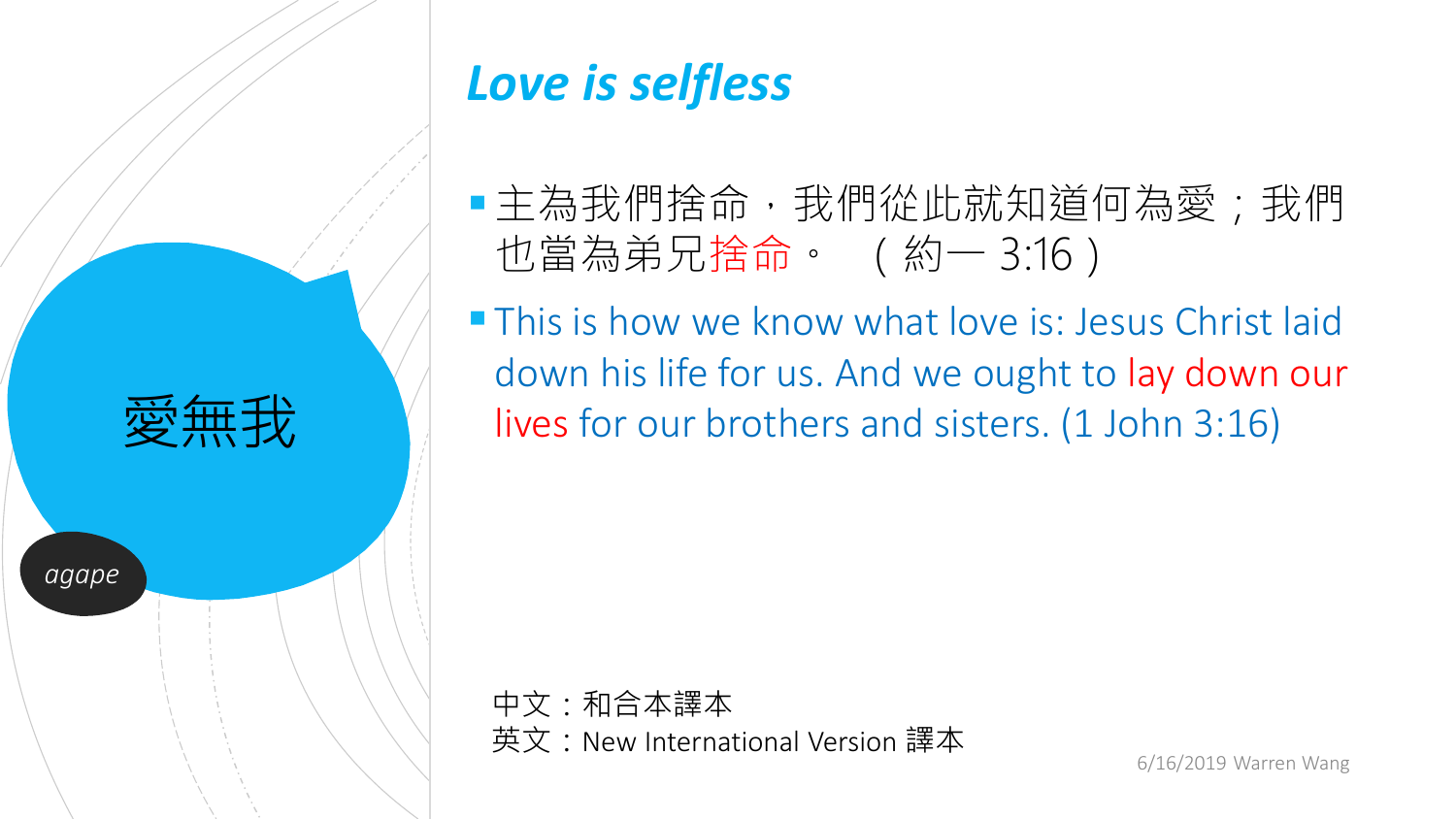

## *Love is fearless*

- ■愛裡沒有懼怕;愛既完全,就把懼怕除去。因 為懼怕裡含著刑罰,懼怕的人在愛裡未得完全。 (約一 4:18)
- **There is no fear in love.** But perfect love drives out fear, because fear has to do with punishment. The one who fears is not made perfect in love. (1 John 4:18)

中文:和合本譯本 英文:New International Version 譯本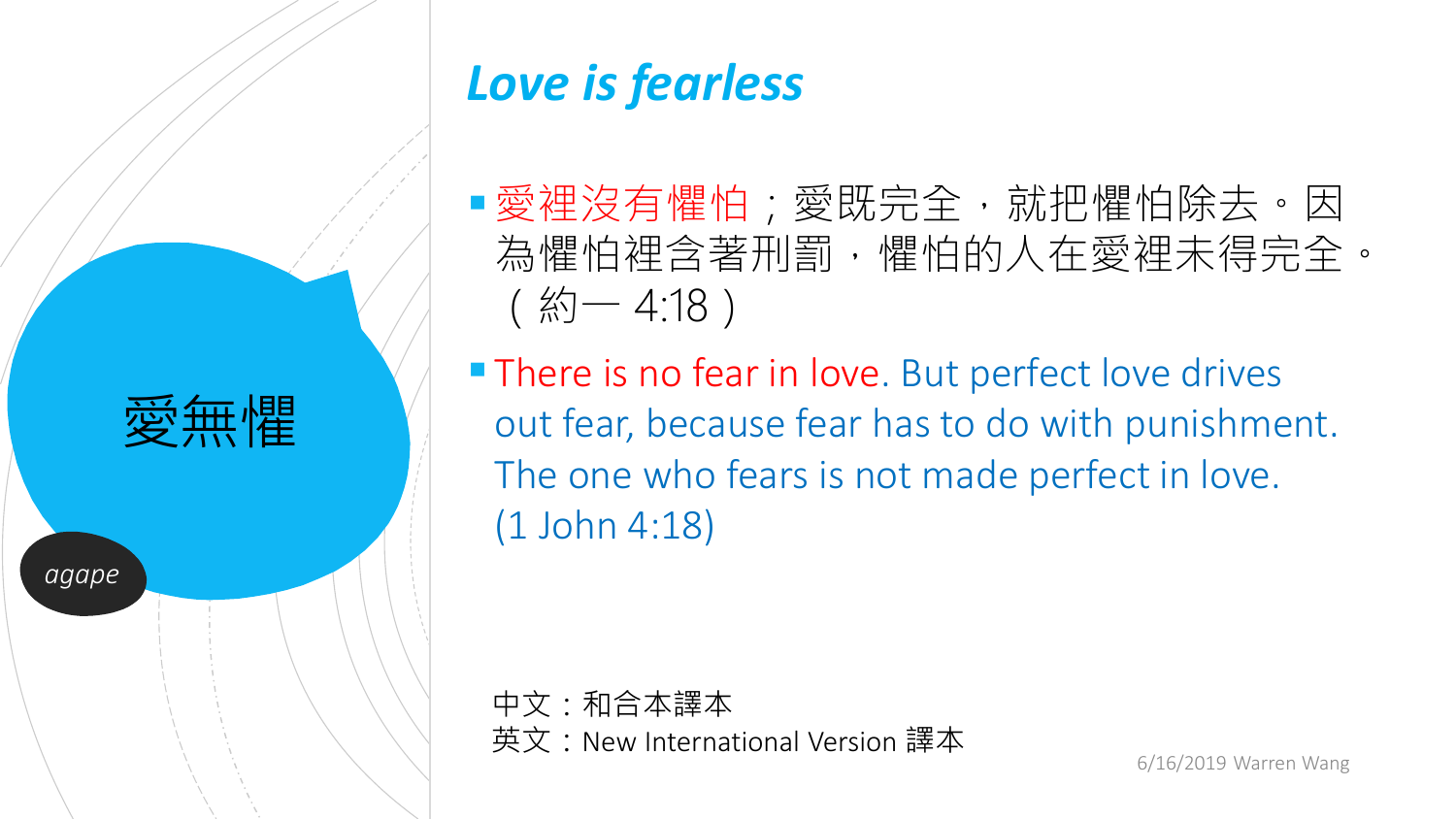

# *Love is endless*

#### 愛是永不止息。

■如今常存的有信,有望,有愛這三樣,其中最 大的是愛。 (林前13:8a,13)

Love never fails.

And now these three remain: faith, hope and love. But the greatest of these is love. (1 Cor. 13:8a,13)

中文:和合本譯本 英文:New International Version 譯本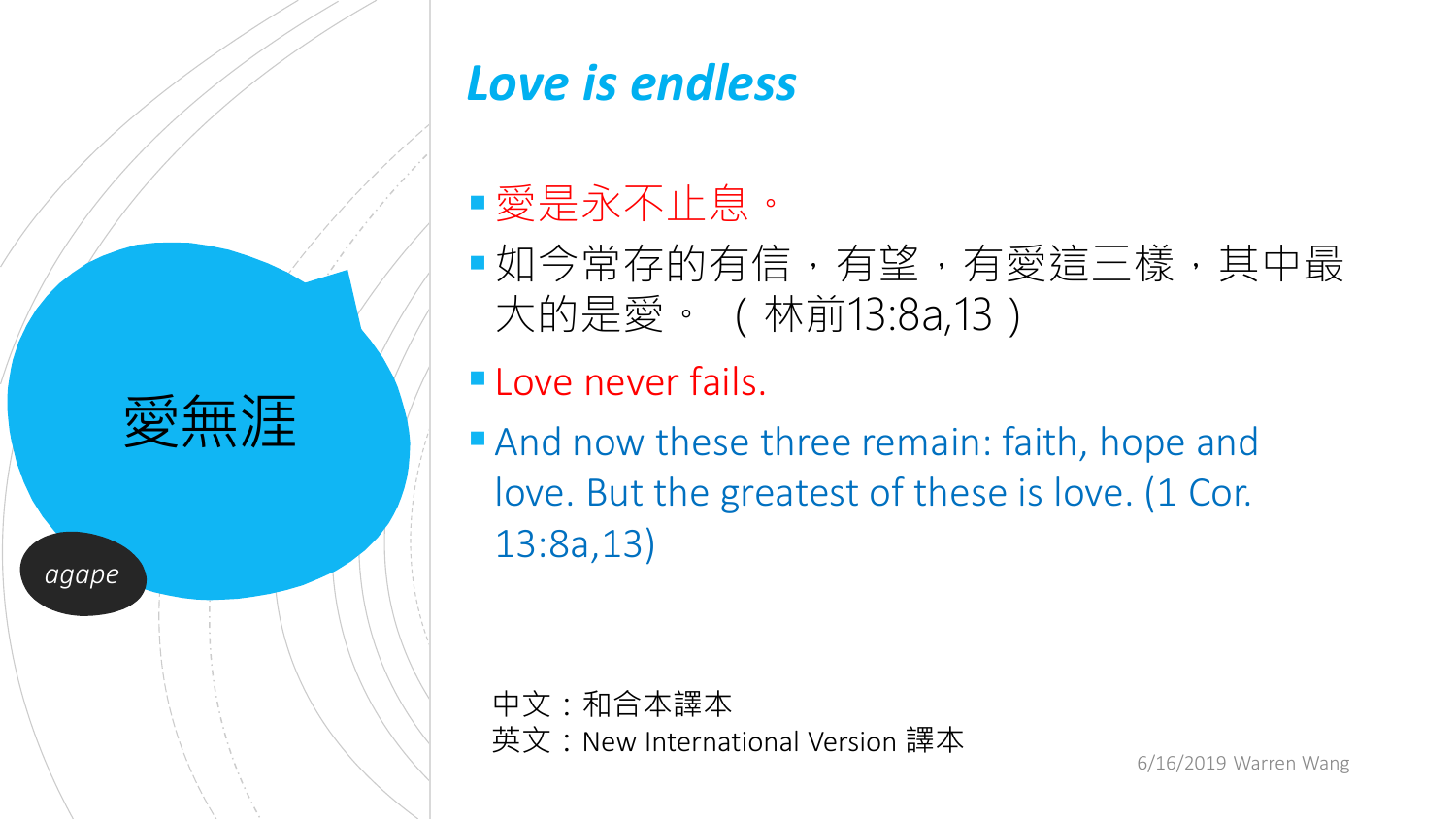

# *Love brings many blessings*

#### 愛是從神來的…因為神就是愛。

- 我親愛的弟兄們,不要看錯了。各樣美善的恩賜和各 樣全備的賞賜都是從上頭來的,從眾光之父那裡降下 來的;在他並沒有改變,也沒有轉動的影兒。(約一 4:7,8; 雅1:16-17)
- **Love comes from God...because God is love.**
- Don't be deceived, my dear brothers and sisters. Every good and perfect gift is from above, coming down from the Father of the heavenly lights, who does not change like shifting shadows. (1 John 4:7,8; James 1:16-17)

中文:和合本譯本 英文:New International Version 譯本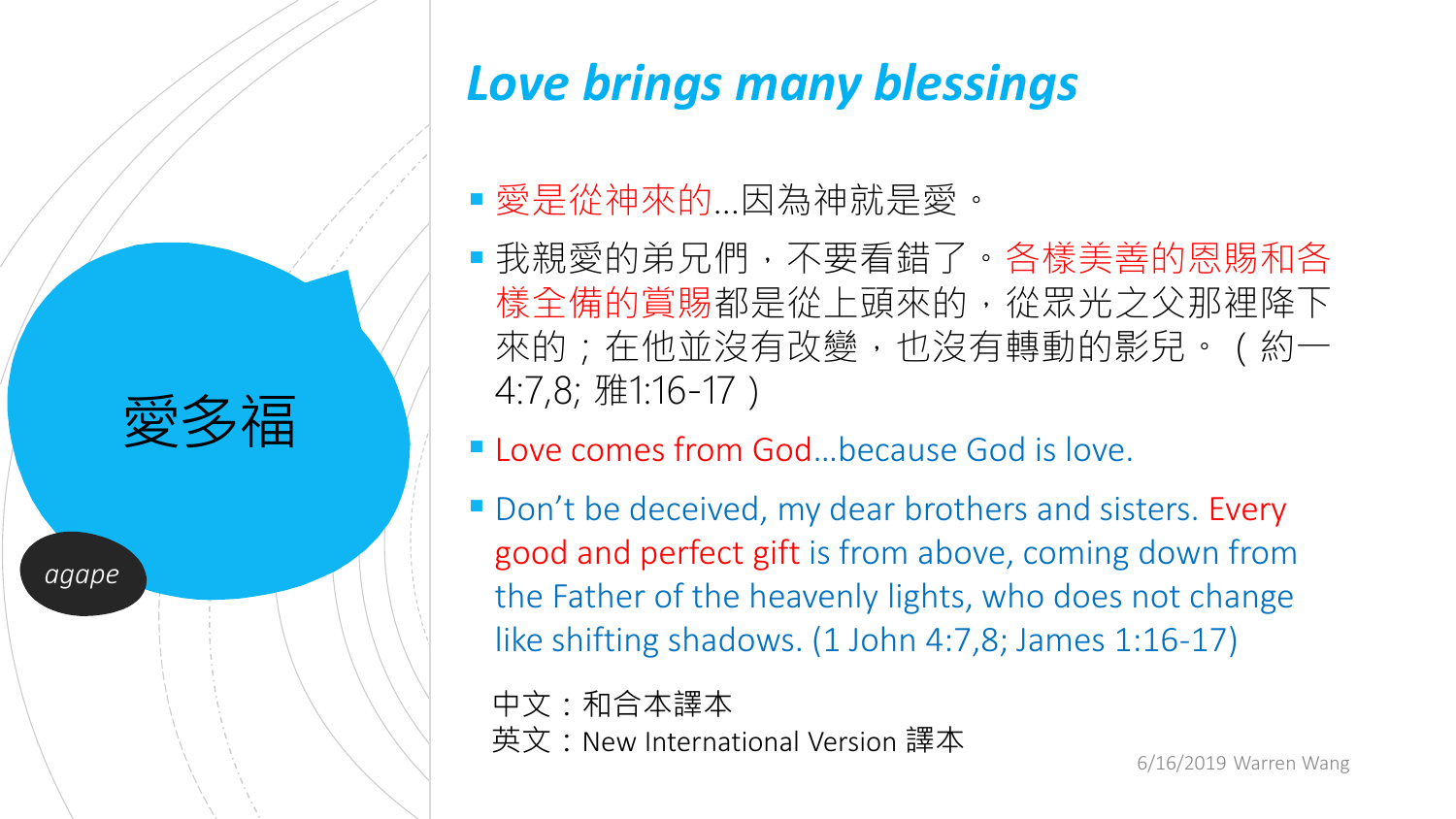現今的時代 *Such a time as this*

## 部落主義之興起 與碎片化社會

*The rise of tribalism and the fragmentation of society*

■部落主義,就是將認同性降至極小, 只接納與自己 "同部落" 的人

|■碎片式社會,就是社會中部落林立, 形同碎片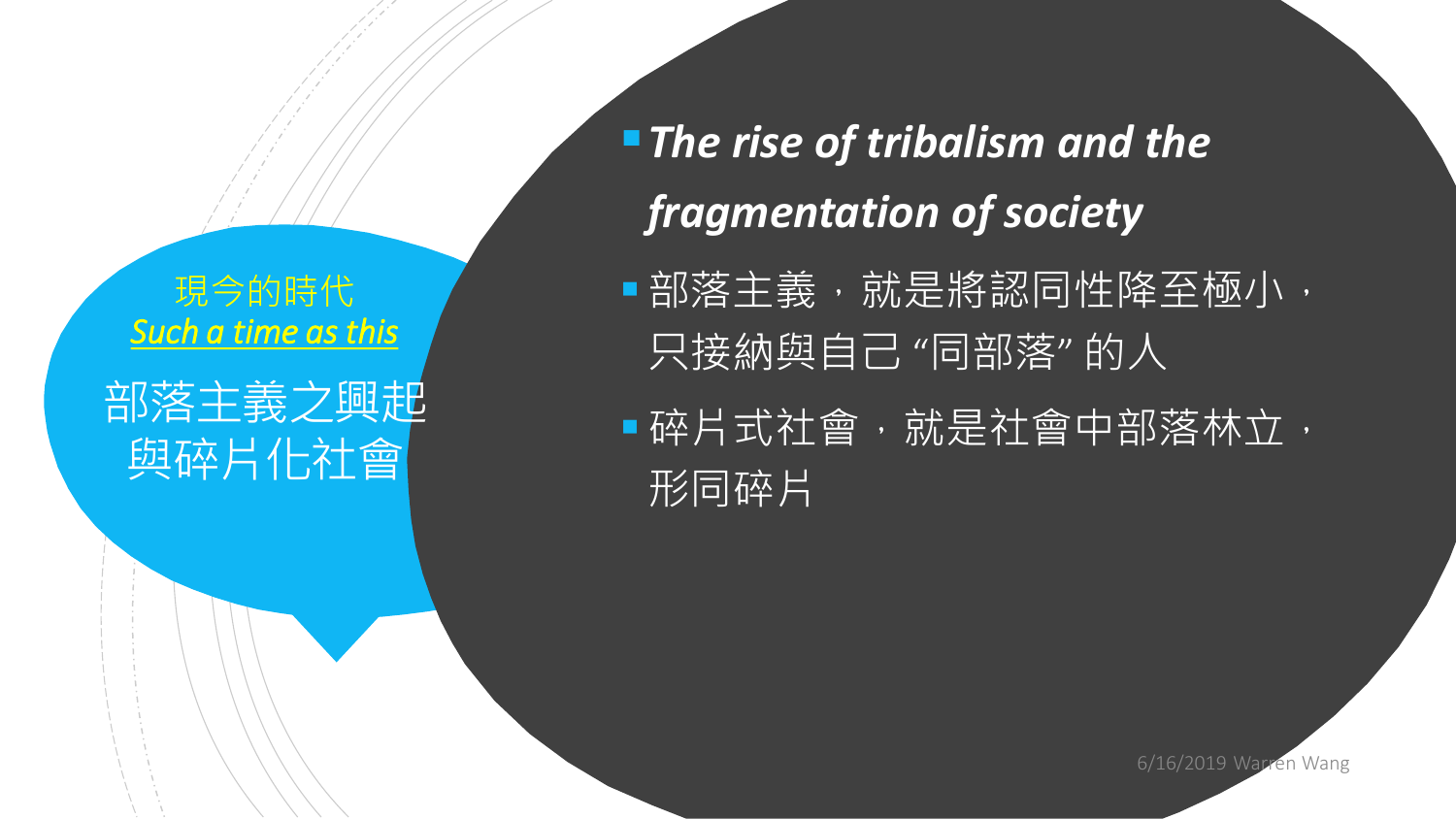# 衷心接納

cbcwla

### *Heartfelt acceptance*

- 但願賜忍耐安慰的神叫你們彼此同心,效法基 督耶穌,一心一口榮耀神我們主耶穌基督的父! 所以,你們要彼此接納,如同基督接納你們一 樣,使榮耀歸與神。(羅15:5-7)
- 凡接待他的,就是信他名的人,他就賜他們權 柄,作神的兒女。 (約1:12)
	- ■接待(*lambano*)接納(*pros-lambano* 對…接待)的 意義相同
	- 如同接待基督,我們也要彼此接納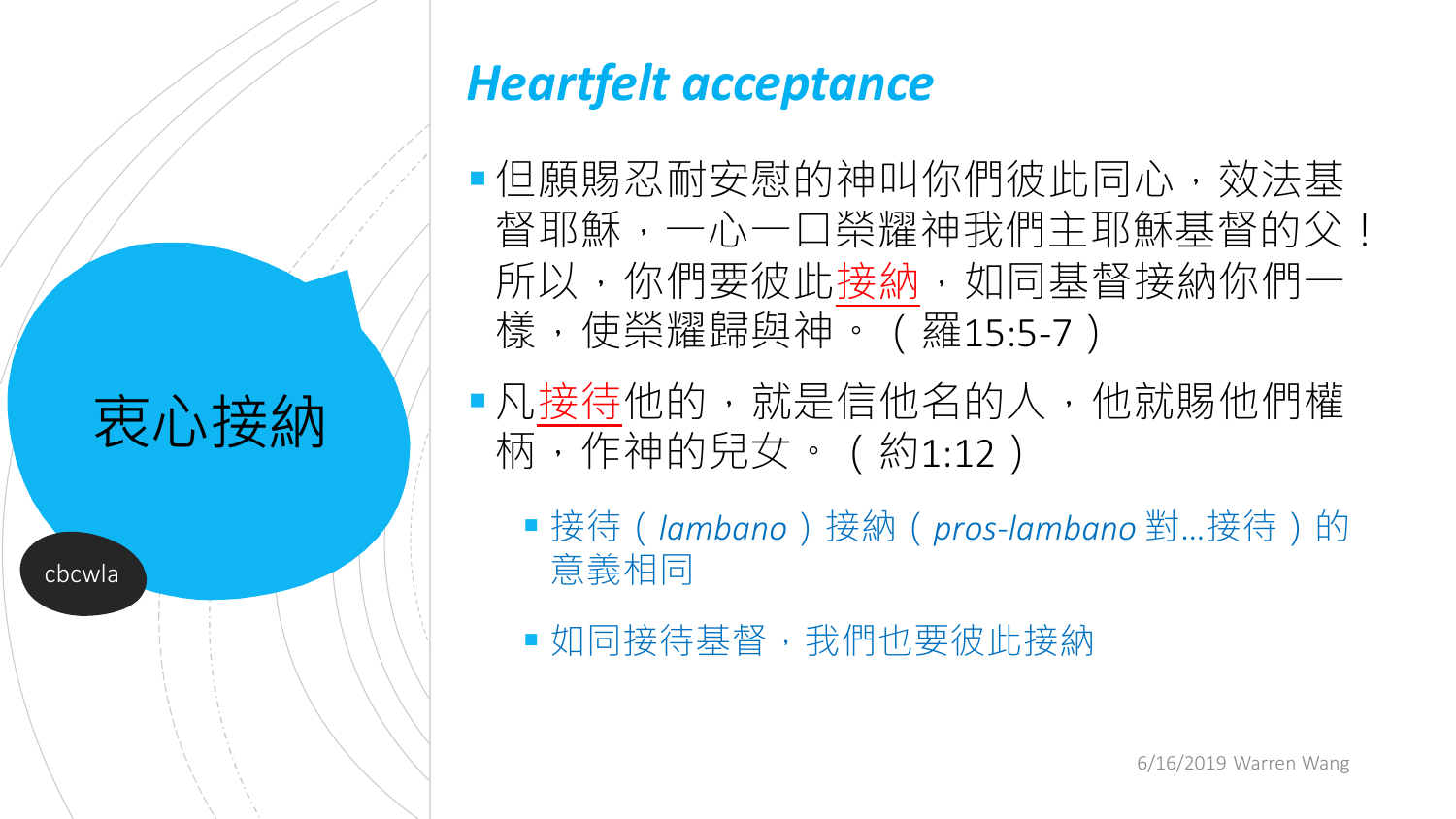親切問安

*agape*

#### *Warm greetings*

- 你們要用愛心彼此親嘴問安(吻頰禮)。願平安歸與 你們凡在基督裡的人!
- ■你們親嘴問安,彼此務要聖潔。基督的眾教會都問你 們安。(彼前 5:14; 羅16:16)
- **Greet one another with a kiss of love. Peace to all of you** who are in Christ.
- Greet one another with a holy kiss. All the churches of Christ send greetings. (1 Pet. 5:14; Rom. 16:16)

中文:和合本譯本 英文:New American Standard Bible 譯本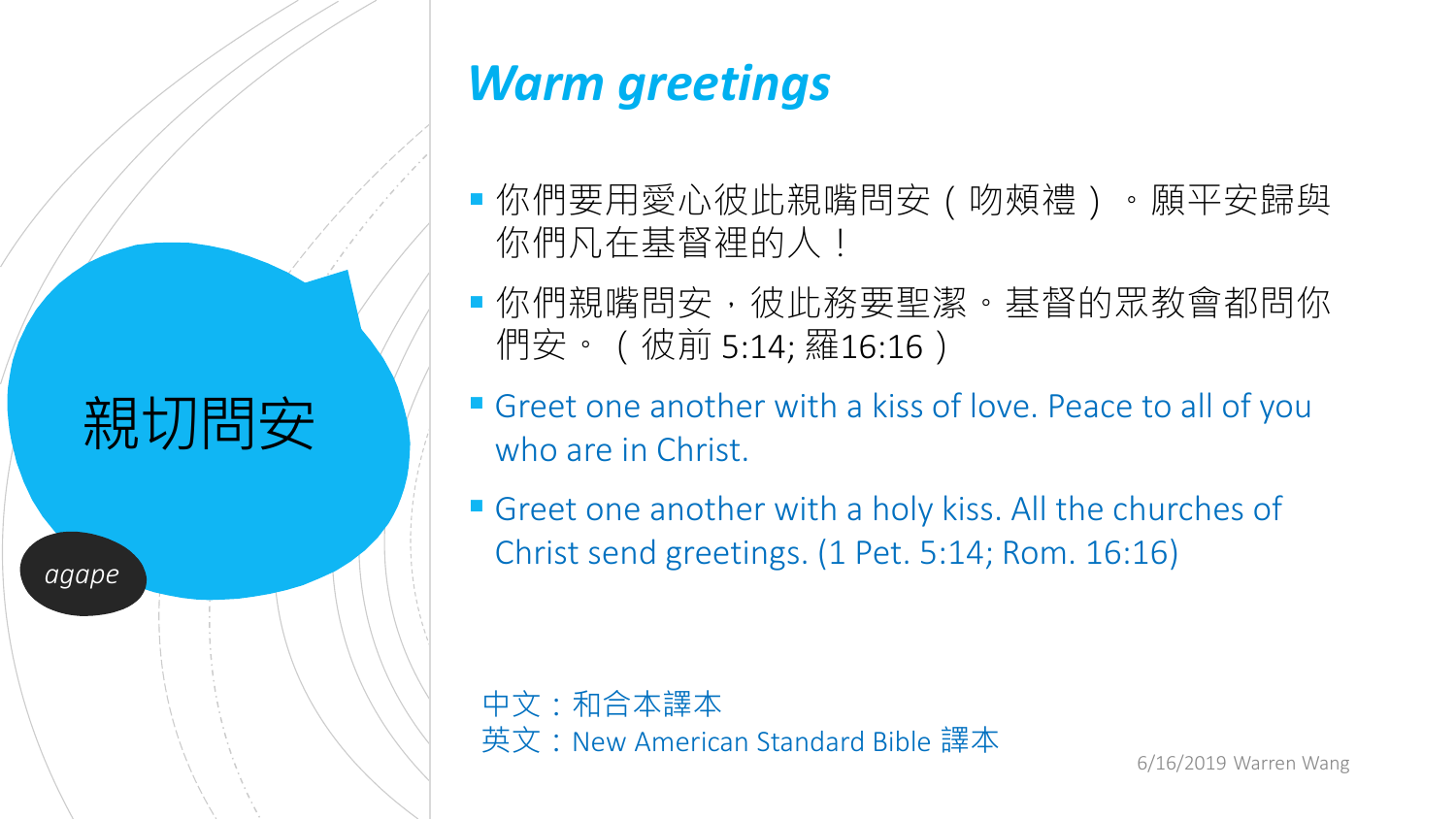愛與距離

*Love and distance*

1. 人類以距離的縮短來表達親切 2. 各民族以不同的方式(握手禮、吻 頰禮、打躬作揖…)來表達友誼 3. 神愛世人,主動縮短與人的距離, 道成肉身來到人間 4. 在教會中彼此相愛,縮短距離,親 切問安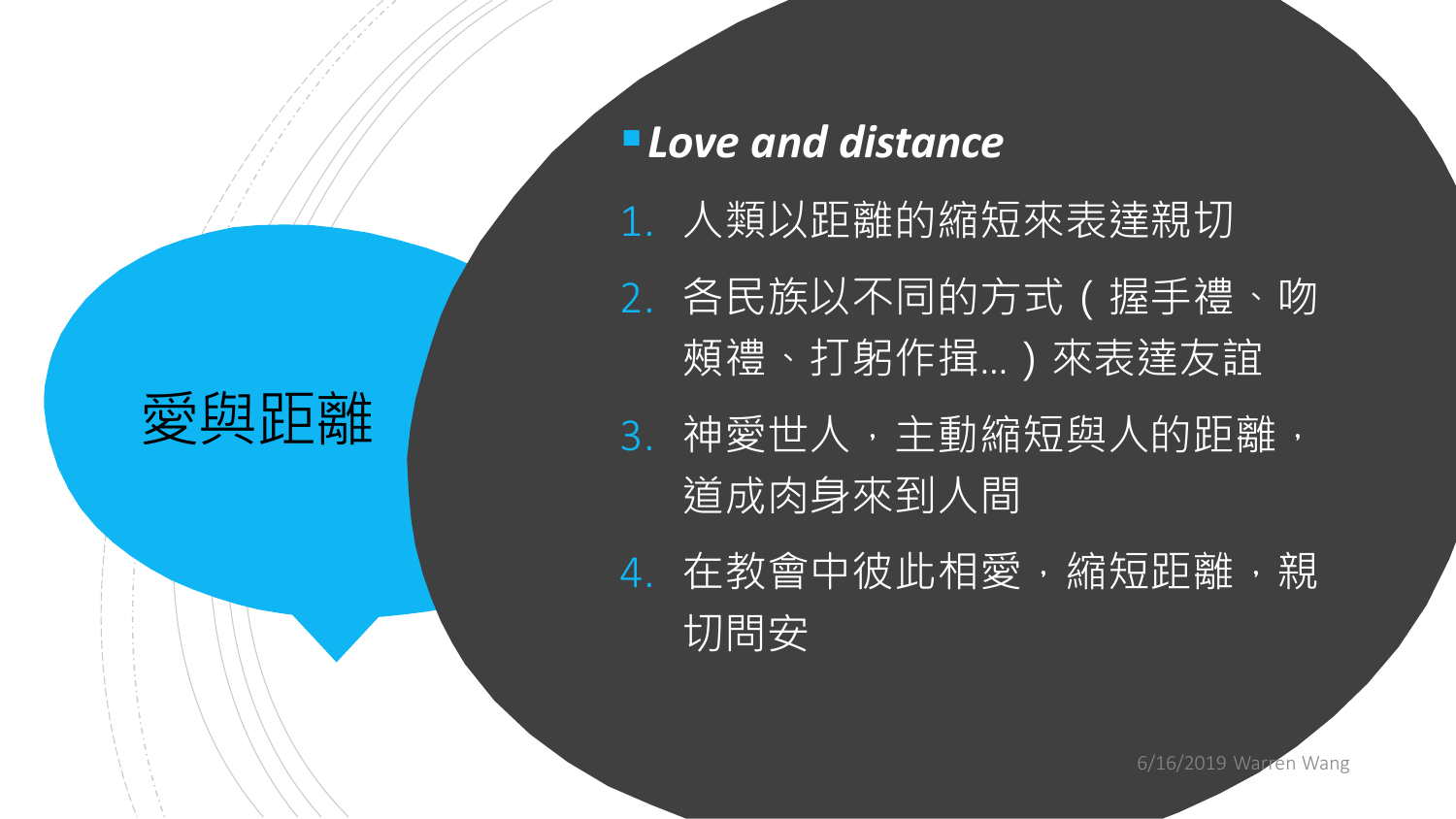**泛** 以恩慈相待 *agape*

### *Indiscriminate kindness*

■一切苦毒、惱恨、忿怒、嚷鬧、毀謗,並一切 的惡毒,都當從你們中間除掉;並要以恩慈相 待,存憐憫的心,彼此饒恕,正如神在基督裡 饒恕了你們一樣。(弗4:31-32)

**Let all bitterness and wrath and anger and clamor** and slander be put away from you, along with all malice. Be kind to one another, tender-hearted, forgiving each other, just as God in Christ also has forgiven you. (Eph. 4:31-32)

中文:和合本譯本 英文:New American Standard Bible 譯本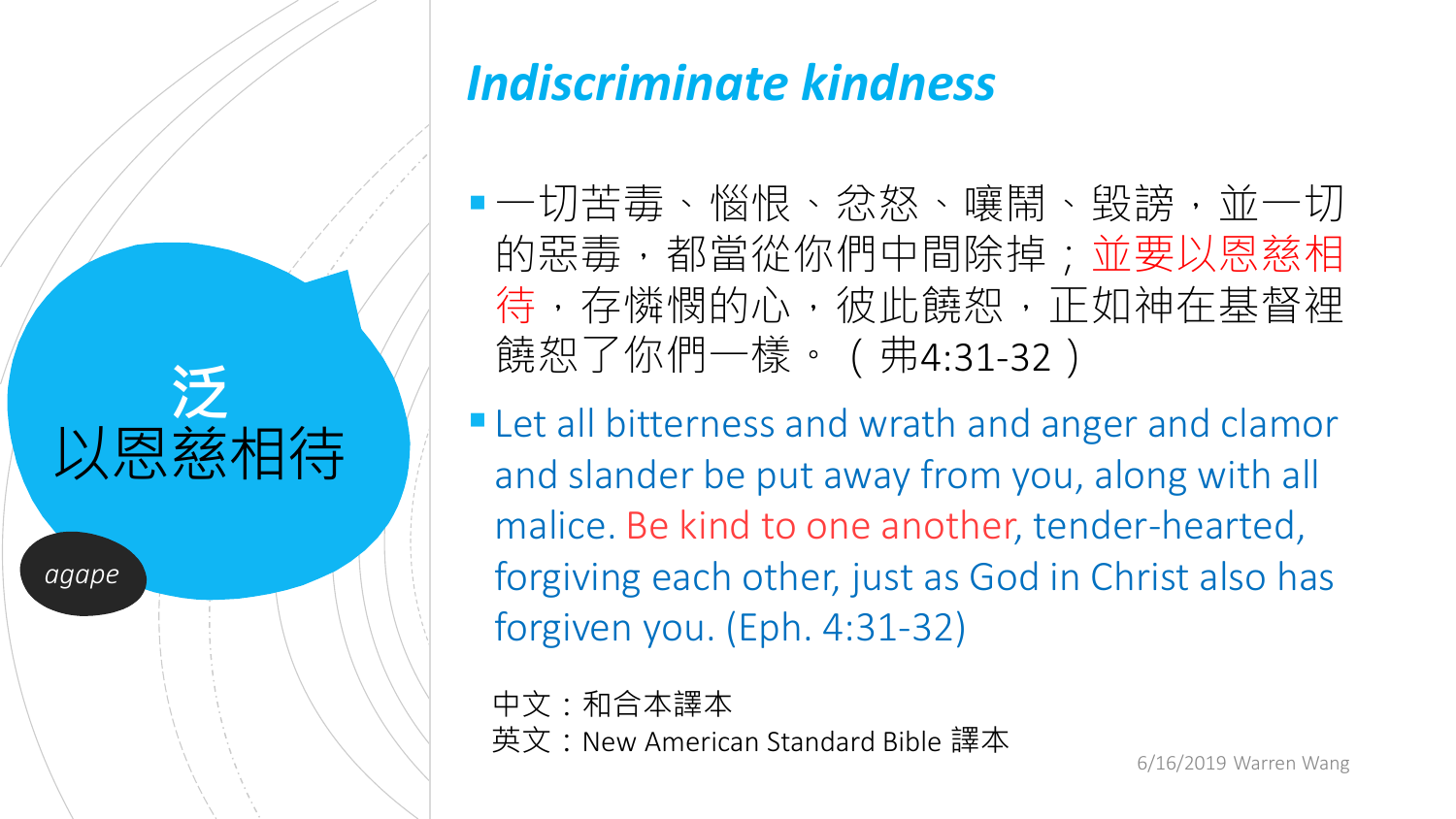## **一個關乎教會 前途的問題**

#### *Love your pastor*

1. 你與牧師的關係,影響到教會的穩 定與發展,以及你個人的福利。 2. 好的開始是成功的一半,愛你的新 牧師,使自己蒙福,更使教會蒙福。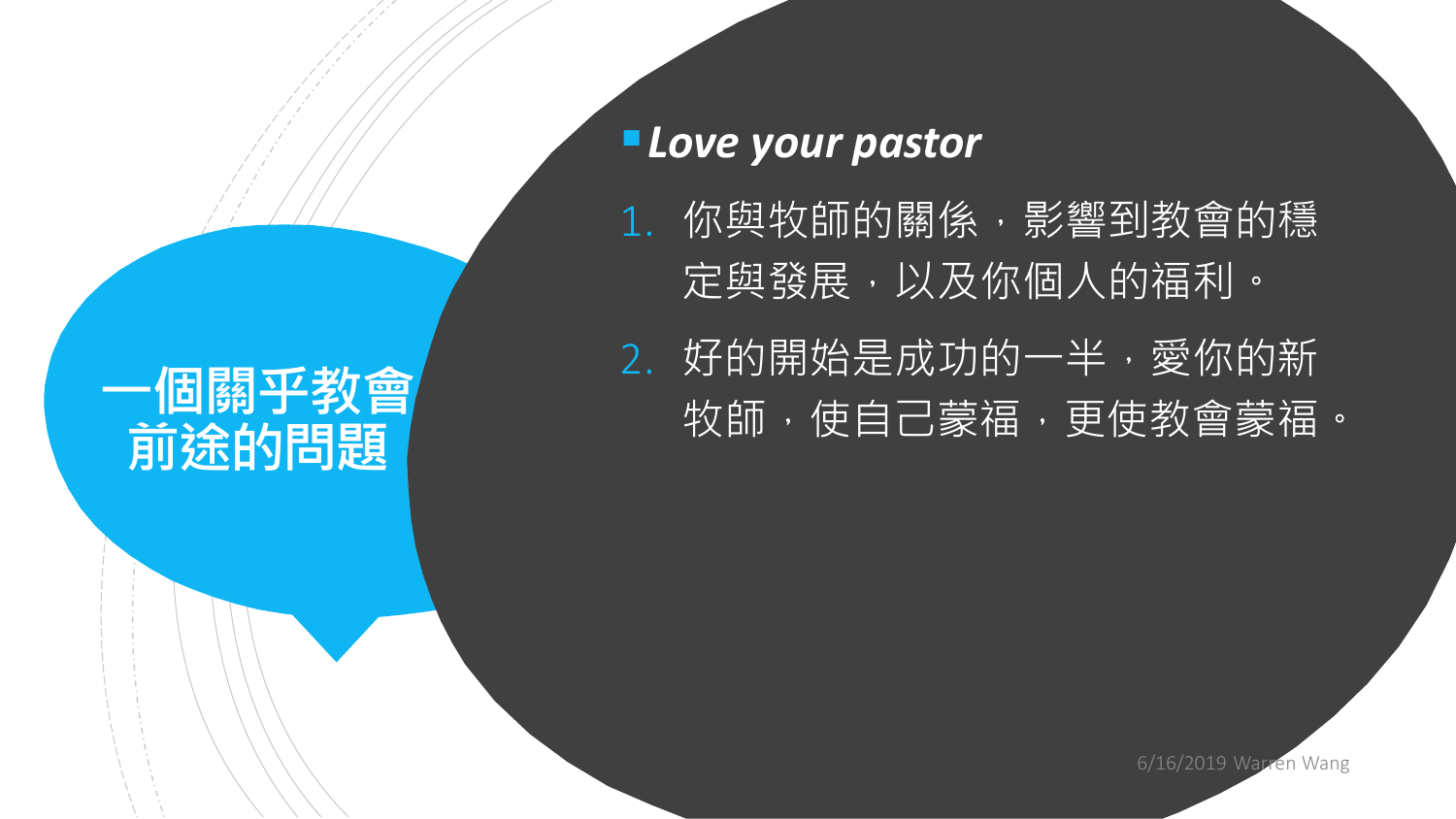**新牧師**

*The "new" pastor* 1. 新的職分:主任牧師 2. 新的擔子:領導教會,承擔責任 3. 新的關係:亦師亦友,亦尊亦卑 4. 新的衝突?無遮蓋的攻擊目標:不滿 與怨言、批評與毀謗、漠視與否認… 5. 新的態度:我要如何對待新牧師?為 自己,還是為教會、為神的國度?